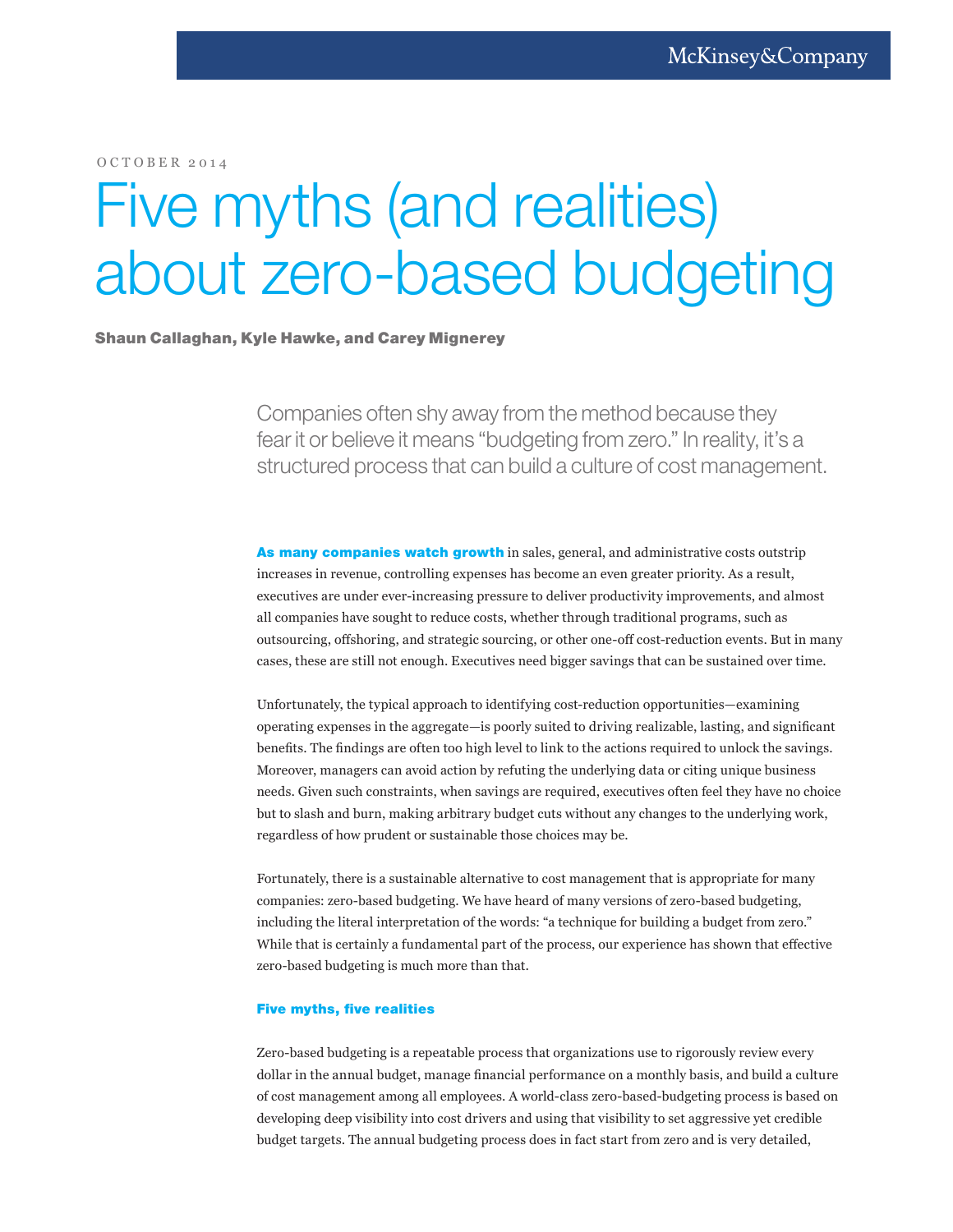structured, and interactive in order to facilitate meaningful financial debate among managers and executives. Throughout the year, multiple owners are tasked with managing performance and continuing the healthy debate on cost management. Through new system and process controls and aligned incentive programs, all employees make cost management a part of their daily routine.

One company recently realized 11 percent savings in its operating budget within the first four months of a new zero-based-budgeting program. In this instance, immediate savings came from increasing visibility into labor costs and executing new approval thresholds to control demand for contract labor, relaunching procurement initiatives to renegotiate prices, and changing "make versus buy" decisions. More than 40 percent of the savings were strategically reinvested in new teams and sales staff who spent all their time with customers. While this company chose to reinvest those savings in the customer-facing parts of the business, other companies use the savings to fund and therefore amplify the next wave of productivity. And, of course, some let the savings fall to the bottom line.

When properly implemented, zero-based budgeting can reduce sales, general, and administrative costs by 10 to 25 percent, often within as little as six months. Just how zero-based budgeting is capable of delivering and sustaining these results remains a bit of a mystery for many executives. The opaqueness of the term and the dire tone of media stories on the subject can be intimidating, sometimes causing companies to avoid the process as an option for improving productivity. What follows is an attempt to explore some common myths, debunking them and highlighting how a well-run zero-based-budgeting program can drive sustainable impact in leading organizations.

#### Myth one: Zero-based budgeting simply means building your budget from zero

*Reality: Zero-based budgeting is a repeatable process to build a sustainable culture of cost management.*

Zero-based budgeting is much more than building a budget from zero. World-class zero-basedbudgeting efforts successfully build cultures of cost management throughout the organization by using a structured approach to facilitate cost visibility, cost governance, cost accountability, and aligned incentives. Fortunately, the culture shift isn't left to chance. We believe that there is a proven, step-by-step approach to implementing successful zero-based-budgeting programs, and when this implementation is done well, these programs make cost management a part of the way every employee works on a daily basis.

## Myth two: Implementing zero-based budgeting requires cutting 'to the bone' *Reality: The degree of cost reduction is based on the company's top-down target.*

Although very little has been written recently about zero-based budgeting, the published content that exists often associates it with cutting costs to the bone, using any means necessary (for example, eliminating mini-refrigerators in office kitchens to save electricity). While this may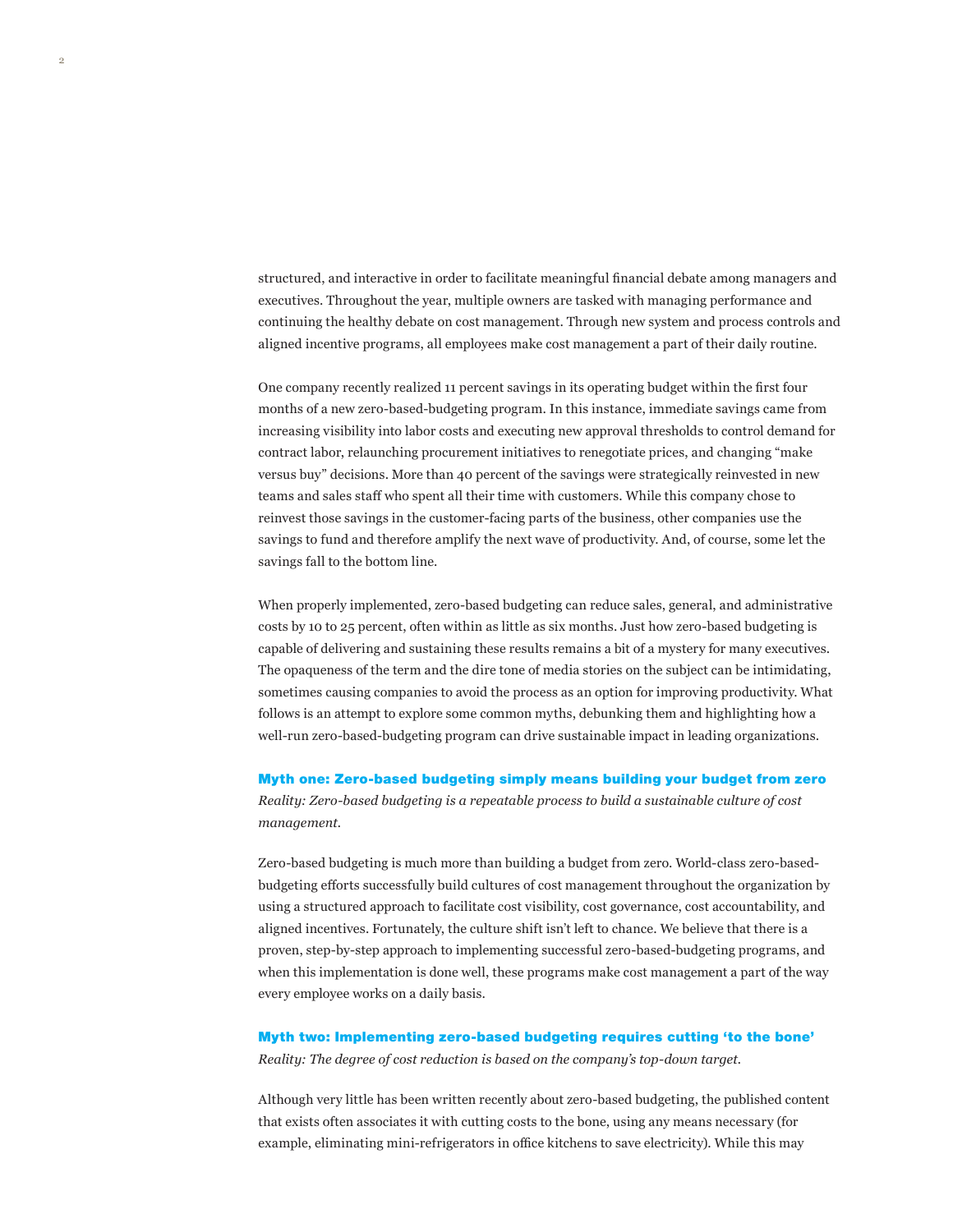sometimes occur, it is by no means necessary. Simply put, the degree (and aggressiveness) of each company's cost cutting reflects the size of its top-down savings target. For instance, in the most aggressive situations, we've seen 30 percent reduction targets in year one versus other situations that aim for 10 percent reduction targets with an agreement to reinvest half of that into more productive areas, therefore only taking 5 percent to the bottom line.

# Myth three: Zero-based budgeting will overwhelm your business and prevent it from doing anything else

*Reality: Initial rollout of a new zero-based-budgeting program can be led by a central team and completed in four to ten months.*

Recently, one executive we met with said, "I simply cannot afford to ask the entire company to stop what they're doing for the year to implement zero-based budgeting." The idea that the process requires dedicated focus from every employee for a year or more is simply not true. While it takes time to embed a new cost-management culture into any organization, the setup and rollout of a new zero-based-budgeting program has much more limited requirements.

During the initial setup, a central coordination team develops deep visibility into costs and sets detailed savings targets for the next budgeting cycle. That team also ensures that the company's systems and processes are in place for the detailed reporting, governance, and performance management that a world-class zero-based-budgeting plan requires. In our experience, this setup period could take anywhere from four to ten months and is primarily led by full-time support from finance and IT, with part-time involvement from profit-and-loss owners and cost-category owners across the company.

Organizations that are unsure about zero-based budgeting's upside are well suited to pilot the process. There are many ways to build these pilots, each of which can be customized to meet the company's objectives. One company, for instance, is piloting a zero-based-budgeting rollout across its global finance function. This approach builds capabilities within the team that will help drive the program across the enterprise while having the added benefit of helping team members achieve their existing budget targets.

# Myth four: Zero-based budgeting only focuses on sales, general, and administrative costs

*Reality: Zero-based budgeting can be applied to any type of cost: capital expenditures; operating expenses; sales, general, and administrative costs; marketing costs; variable distribution; or cost of goods sold.*

The fundamental elements of a zero-based-budgeting program—governance, accountability, visibility, aligned incentives, and a rigorous process—form a comprehensive cost-management tool